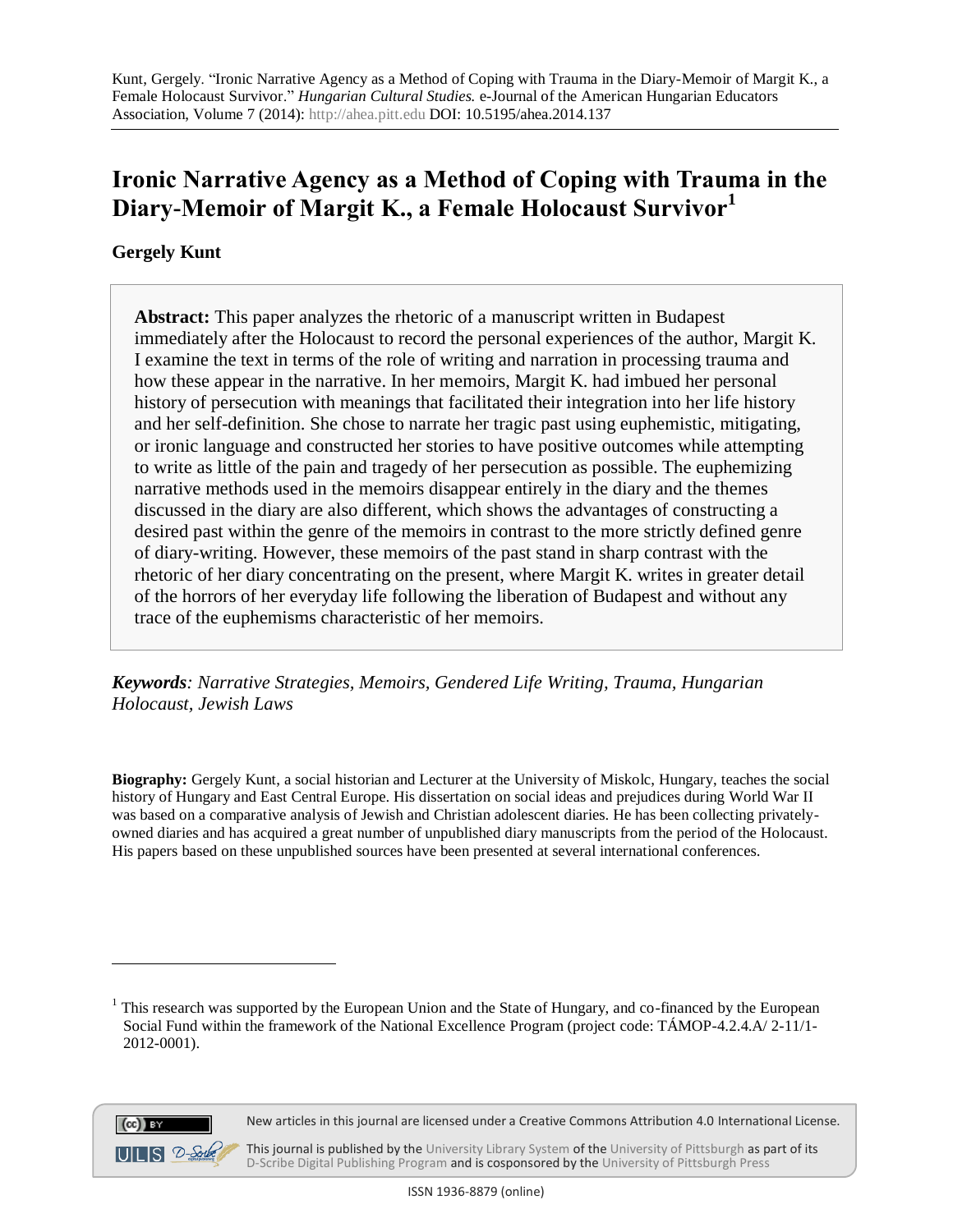This paper analyzes the rhetoric of a manuscript written in Budapest about the Holocaust experiences of a Jewish female survivor, Margit K. The paper analyzes narrative methods and procedures from the perspective of their role in processing Margit's trauma, and therefore I focus on the rhetorical devices she used to describe her experiences rather than on the actual details of her survival during the German occupation of Hungary and the siege of Budapest. Margit's typescript can be found in the Budapest Collection of the Szabó Ervin Library in Budapest under call number BQ 0910/374; the over two hundred and seventy page typescript is comprised of three parts, an introduction followed by Margit's memoirs and finally, her diary. The manuscript begins with a five-page long introductory letter written by Margit and it tells us that she began writing her memoirs in March 1945 to recount her experiences between April 1944 and February 1945, the period of German occupation and the Soviet occupation of Budapest. She dedicated her memoirs and diary to her husband, who was forced into Jewish labor service in April 1944, and also stated that her reason for writing down the events of the previous year in March 1945 was to inform her husband of her experiences in order to fill the gaps caused by their separation. The introduction is followed by two hundred pages of memoir in which the author narrates her experiences between April 1944 and February 1945. Margit herself refers to this part of the text as a *posthumus napló* ['posthumous diary'], which sets it apart from the seventy-page diary she kept from February 1945 (the liberation of Budapest) until April 1945. The latest date in Margit's typescript is May 10, 1945, which either indicates the date of the conclusion of the original manuscript or refers to the date when Margit finished her typescript. Margit does not mention herself in her text by name and refers to herself as *Kiskas* ['Little Hive'], a nickname used by her and her husband. Her full name is only revealed at the end as she signed her work by hand on the above-mentioned date. Her signature not only denotes her authorship but is also an indication that "[i]t is impossible for the autobiographical vocation and the passion for anonymity to coexist in the same person" (Lejeune 1989, 20).

Margit, author of the typescript examined in this paper, was a thirty six-year-old Jewish woman living in Budapest during World War II, and in accordance with the Hungarian Data Protection Act, her anonymity shall be preserved by the use of her given name and the initial of her surname only. According to the statistics of the 1941 census<sup>2</sup> and Margit's school register<sup>3</sup> found in the Budapest City Archives, her parents were born in the first half of the 1870s. Her father was an officer of the First Hungarian Economic Machine Factory and father of two children, with Margit born in 1909 and her younger brother Dénes born in 1911. The assimilated family claimed themselves to be Jewish Hungarians as suggested by the fact that their surname had likely been hungarianized and neither child had been given a name from the Old Testament, and while we know nothing of the younger brother's education, the insignificance of religious values can be discerned from the fact that Margit was sent not to a Jewish institute but to a state

 $\overline{a}$ 

<sup>&</sup>lt;sup>2</sup> Budapest Főváros Levéltára (Budapest City Archives) IV. 1419/j. Documents of the Statistics Office of Budapest. Documentation of registration and processing documents of the 1941 census in the city of Budapest, Register 220/II (District III, Kecske utca 30.)

<sup>&</sup>lt;sup>3</sup> Budapest Főváros Levéltára (Budapest City Archives) VIII. 33. b. Documents of the Budapest Veres Pálné Highschool for Girls affiliated with the Hungarian Association for Female Education, 267-272, school registers for the school years 1920/21 to 1925/26.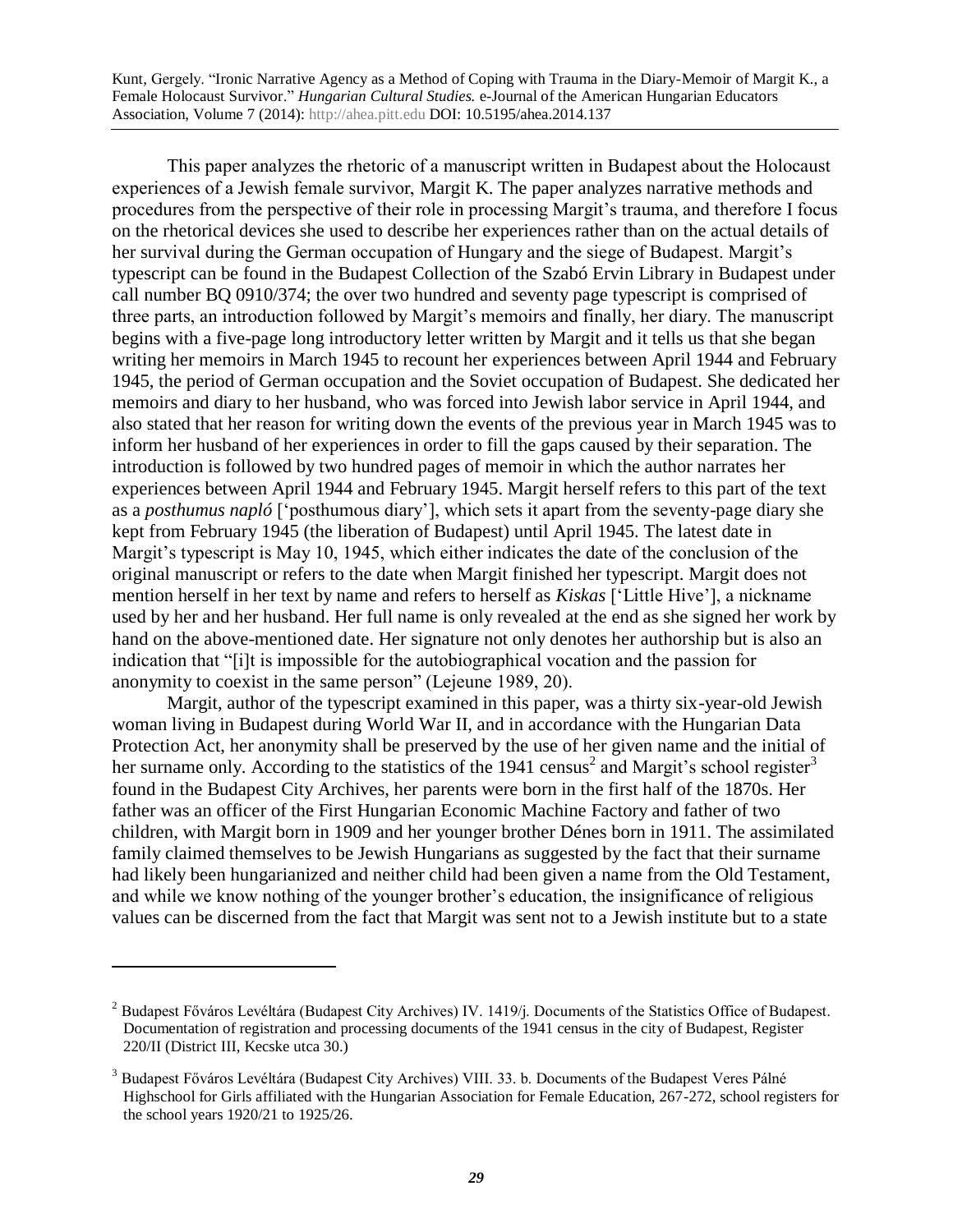school and attended the Veres Pálné High School for Girls, where she completed her secondary school matriculation exams in 1926. By 1941, she was an official employee of the Hungarian General Credit Bank and it is presumed that she joined the bank after her graduation as a clerk. According to the school register, in the first half of the 1920s, the family lived in Váczi street in the inner city of Pest, and the 1941 census states that in 1928 they moved into an average threeroom middle-class apartment in Kecske street, Buda. In 1941, Margit's younger brother Dénes was registered as Roman Catholic rather than *Israelite* ['izraelita'] but the other members of the family had retained their religious affiliation. Dénes worked as a metallurgic meter reader, a rather unusual physical profession in a family of office employees that may have been chosen due to the pressure exerted by the anti-Jewish laws of the era.

We do not know for certain when Margit had changed her religious affiliation from Israelite to Evangelical [Lutheran], but the 1941 Hungarian census registered her as an Israelite and, according to her memoirs, Margit was forced to leave her apartment in Kecske street, Buda in June 1944 and move to a designated house marked by the Star of David in the inner city of Pest, where she lived until November 1944. During her stay, she managed to become a caretaker for the Red Cross with the help of Evangelical [Lutheran] minister Gábor Sztehlo, who was head of the Red Cross child rescue program in Budapest. As an official employee of the Red Cross, Margit was allowed to leave the designated house and survived the siege of Budapest in children's homes established in confiscated apartments. We know nothing of the family from that point onward except for the important fact that Margit, her parents and presumably her husband all survived. Unfortunately, we do not know the name of Margit's husband to whom she dedicated her typescript as she always addressed him by his nicknames, *Pippancs* ['Peepkin'] or *Kispipi* ['Little Peep'] and only mentions that her husband attended the Fasor Evangelical [Lutheran] High School. Neither do we know when he was baptized, but he was originally classified as an Israelite by the Anti-Jewish laws and may have been the influence behind Margit's turn to the Evangelical [Lutheran] faith. Unfortunately, we do not know the date and place of Margit and her husband's conversion as the pertaining church registers are still missing, but based on the Hungarian census and Margit's text, we may assume that she converted after 1941 and before March 1944. When she mentions her parents' conversion to Roman Catholic faith, she subtly hints at the fact that she and her husband had converted to Evangelism [the Lutheran faith] by that time:

I would have liked for them to convert to our faith or at least become Calvinists, but Éliás [Calvinist minister József Éliás] and company rejected us completely and so did ours, or at least they are making this process much more difficult and longer than the Roman Catholics (38-39).

[*Szerettem volna, ha a mi vallásunkra térnek át, vagy legalább reformátusra, de Éliásék kereken elutasítanak, a mieink szintúgy, vagy legalábbis sokkal jobban megnehezítik és hosszadalmasabb a folyamat, mint a katolikusoknál*]

## **Trauma, Identity and Narrative**

Margit focused actively and intensively on writing down her personal experiences of the Holocaust, as evidenced by the fact that she wrote an introductory letter to her husband on March 6, 1945, concluded her memoirs in mid-April, and finished her entire manuscript by the end of May. The fact that she wrote her text at such a rapid pace is significant in itself. Psychological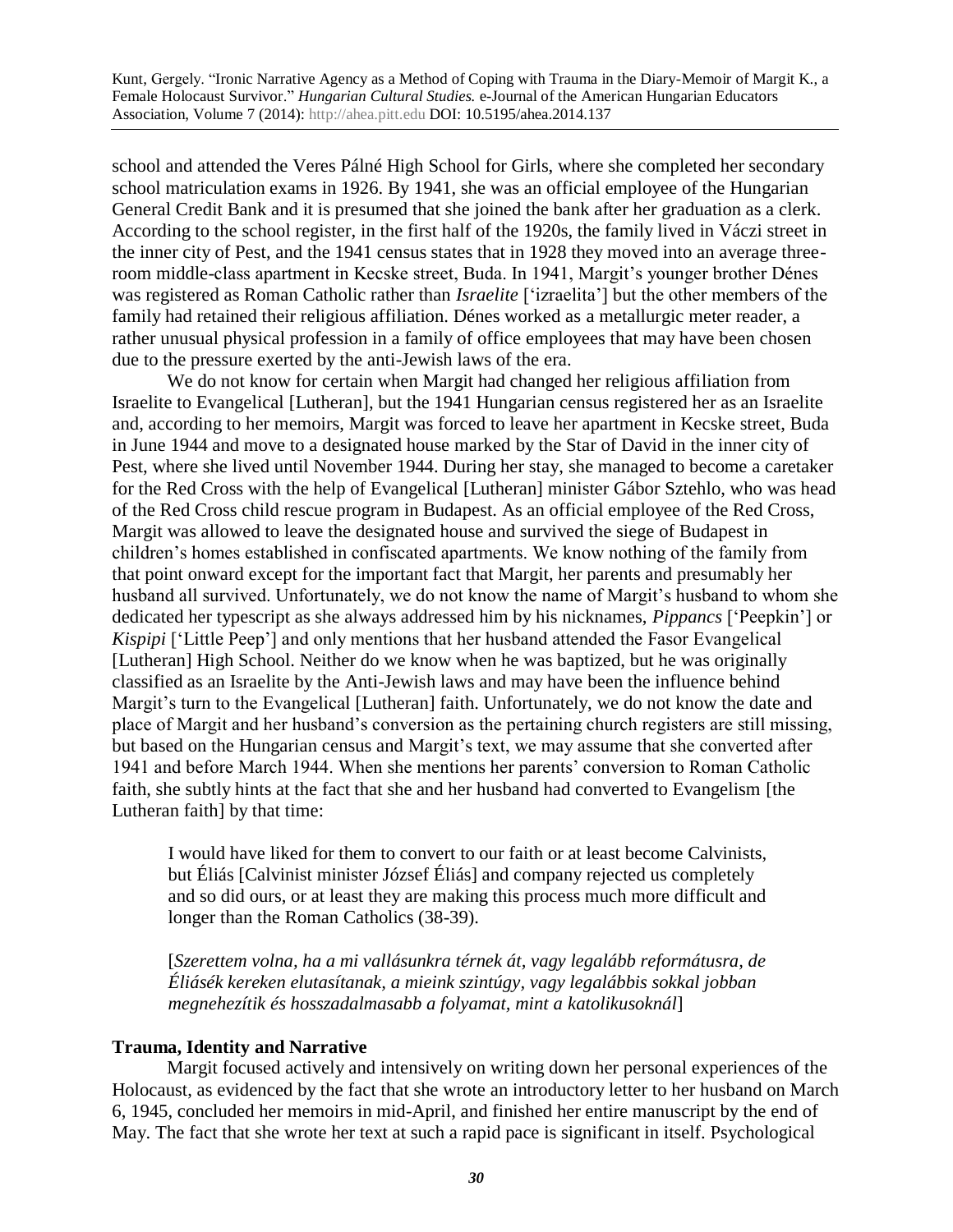research, primarily the work of James W. Pennebaker has long noted the role and importance of post-trauma narration and writing (Pennebaker 1997), which allowed Margit to communicate the events to her husband so as to aim for no longer having to bear her pain alone. She concluded her diary in April with the following words: "Siege diaries are bad, but it still feels good that I wrote down a ton of things that had been weighing me down and got them out of my system. Try reading between the lines! Bye bye, Little Peep, I will stop now!" [*Rossz az ostromnapló, de azért mégis jó érzés, hogy megírtam és kiadtam magamból egy csomó dolgot, ami megfeküdte a gyomromat. Próbálj mögéjeolvasni! Szervusz Kispipi, én most abbahagyom!*] (274).

Post-trauma narratives are generally characterized by lack of coherence and fragmentation that gradually become more coherent as the author seeks and then gives meaning to events, allowing them to attribute a message or meaning to their loss so it could be more easily integrated into their life history, but Margit's text is remarkably coherent and not as fragmented as the majority of immediate post-trauma narratives. For survivors of trauma, writing plays a key role in processing experiences, and narratives inspired by trauma are often characterized by mitigating mechanisms, such as humorous anecdotal episodes that obscure the experiences of actual events (László 2008, 124). Although we do not know for certain how Margit composed her text, we may presume that its coherence stems from the fact that what we have access to is the final, edited version of a text that presumably had previous versions and fragmented drafts, and due to the fact that Margit only had access to a typewriter from the first half of March. Since the Russians had confiscated all typewriters from the bank where she had worked, it is highly probable that the diary also had a previous handwritten version, and that Margit was obliged to write her diary by hand from mid-February until March. Nevertheless, no drafts have been found to date and their existence remains no more than speculation.

Although Margit's typescript is unusually coherent for a post-trauma narrative, her memoirs are a testament to the fact that her personal experiences and memories of the Holocaust had fundamentally shaken her identity and were irreconcilable with her life history before the German occupation, resulting in a narrative in which she attempted to reconcile her previous life narrative with her traumatic experiences. The creation of a coherent life narrative plays a fundamental role in the formation and articulation of one's identity (Ricoeur 1988, Ricoeur 1991, 73-81, Schachter 1996, 73), and in Margit's case, this life narrative was separated into a memoir focusing on the past and a diary focusing on the present following the liberation of Budapest in February, 1945. Margit herself notes the temporal difference between the two, since she only started keeping a diary from February 11, 1945:

"Unfortunately, all I can give you is a posthumous diary, at least in part. I only began writing things down on a daily basis in the last days of the siege, so a lot of tiny details will be lost to you, and it's a shame too because they would have made it more real and it wouldn't taste like literature (please forgive me just this once!)"  $(4)$ 

[*Sajnos, csak posthumus naplóval szolgálhatok, legalábbis nagy részben. Naponta mindent azon frissiben feljegyezni csak az ostrom utolsó napjaiban kezdtem, és így sok apró részlet elvész számodra, amikért azért kár, mert igazibbá tették volna az egészet és nem lenne ilyen irodalomízű (nézd el nekem ezúttal!)*].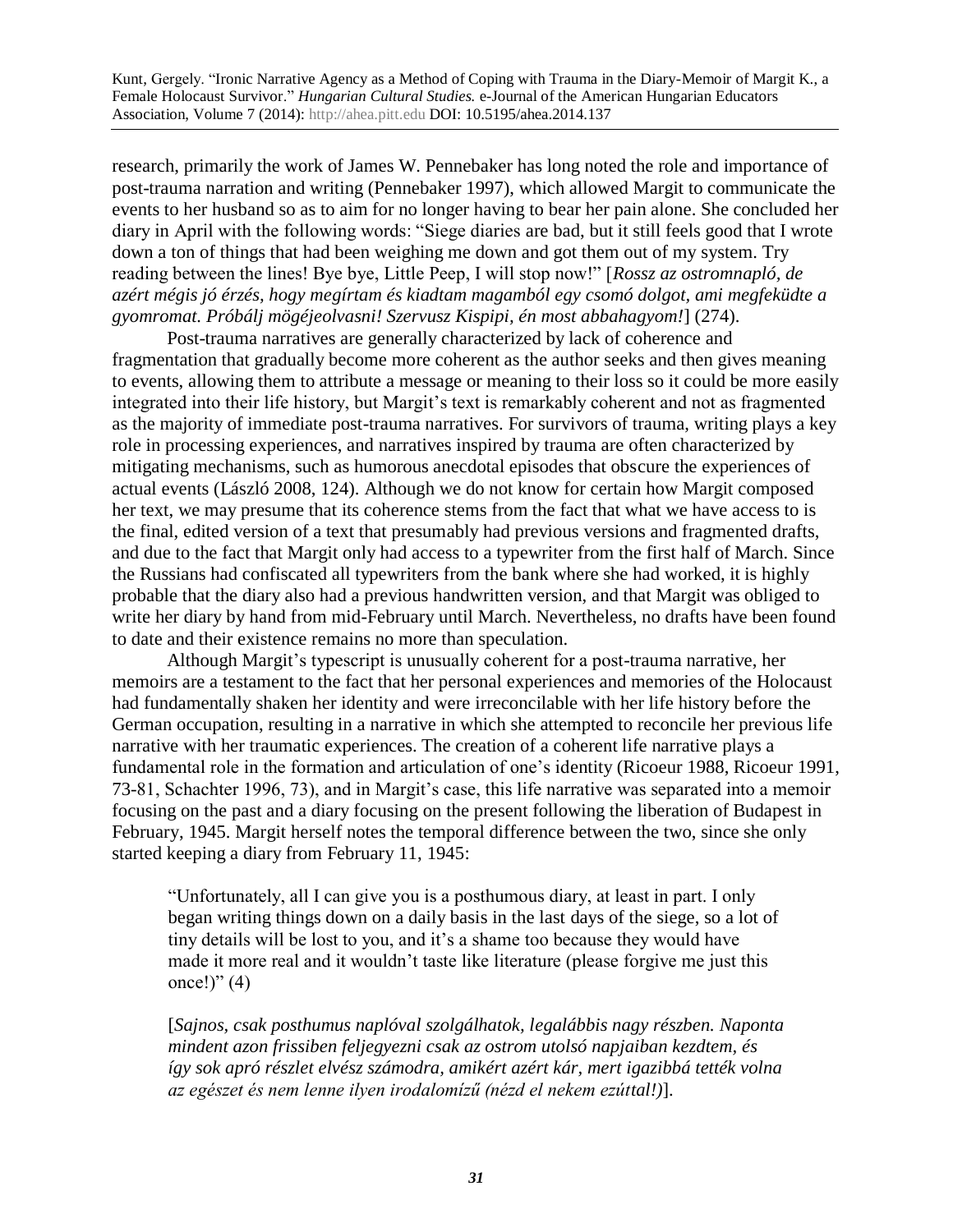In her memoirs, Margit selected the events pertaining to her and her milieu carefully and systematically, an arrangement that was also justified by the genre since a memoir allows greater freedom in selecting specific events from the past than a diary, which is more narrowly defined by the time period it allegedly represents.

Margit's introductory letter to her husband states her reasons for writing her memoirs and diary and dedicating them to him, describing the rupture of her life narrative brought on by traumatic experiences as *caesura-komplexum* ['caesura-complex'], a term she coined by apparently confusing the words *komplexus* ['fixation'] and *komplexum* ['complex']. Her explanation reads as follows:

Now as you may have already heard, many things have happened: to me, Budapest, Jews, Hungary, etc., that cannot be considered small or insignificant, and I gradually developed what I refer to briefly as the caesura-complex, and I shall explain immediately what it means. I'm very certain that this year has brought you to a halt as it did me. This year had cut me off sharply and now everything is completely different and I'm different too. I'm sure you feel the same way? The most important part of the caesura-complex is: fear of whether the new Little Hive and the new Gregi [her husband's nickname] will be acceptable to each other?

['*Most, mint talán értesültél is róla, történt egy s más: velem, Budapesttel, zsidókkal, Magyarországgal stb., ami sem kicsinek, sem jelentéktelennek nem mondható, és lassanként kifejlődött nálam az, amit röviden caesurakomplexumnak neveztem el, és mindjárt meg is fogom magyarázni, hogy az mi. Egészen bizonyos, hogy Nálad is ez az év cezurát csinált, éppúgy, mint nálam. Engem ez az év élesen levágott és most valami egészen más van és más vagyok én is. Bizonyára Te ugyanígy vagy? A cezura-komplexum leglényegesebb része: a félelem, hogy az új Kiskas és az új Gregi meg fognak-e felelni egymásnak vajon?*'] (1).

While Margit's coined term *caesura-komplexum* ['caesura-complex'] is incorrect due to the confusion of the words *komplexus* ['fixation'] and *komplexum* ['complex'], the function of coinage is significant inasmuch as it allowed her to name and summarize her fears brought on by her separation from her husband and the rupture in her life narrative due to her traumatic experiences of the Holocaust. In the excerpt cited above, she used the adjective "new" to refer to both herself and her husband, which means that she realized both of them had been fundamentally altered during their period of separation due to their experiences of the Holocaust. She expressed her fear that their old identities and relationship could no longer correspond to their new selves by using the verb "cut off" to denote an irreversible process, where the action of cutting can also imply the infliction of a wound, which is the original meaning of the Greek word *trauma*. Using the verb in this sense is further confirmed by the attributive structure "cut me off" sharply" to suggest no continuity between the old and new selves that left both Margit and her husband with ruptured and irreconcilable life narratives. Due to the persecution of Jewish residents and the siege of Budapest, Margit was forced to reconstruct her life narratives in order to be able to integrate the time period covered by the typescript and her experiences into her life history in order to process her trauma and share her burden with her husband.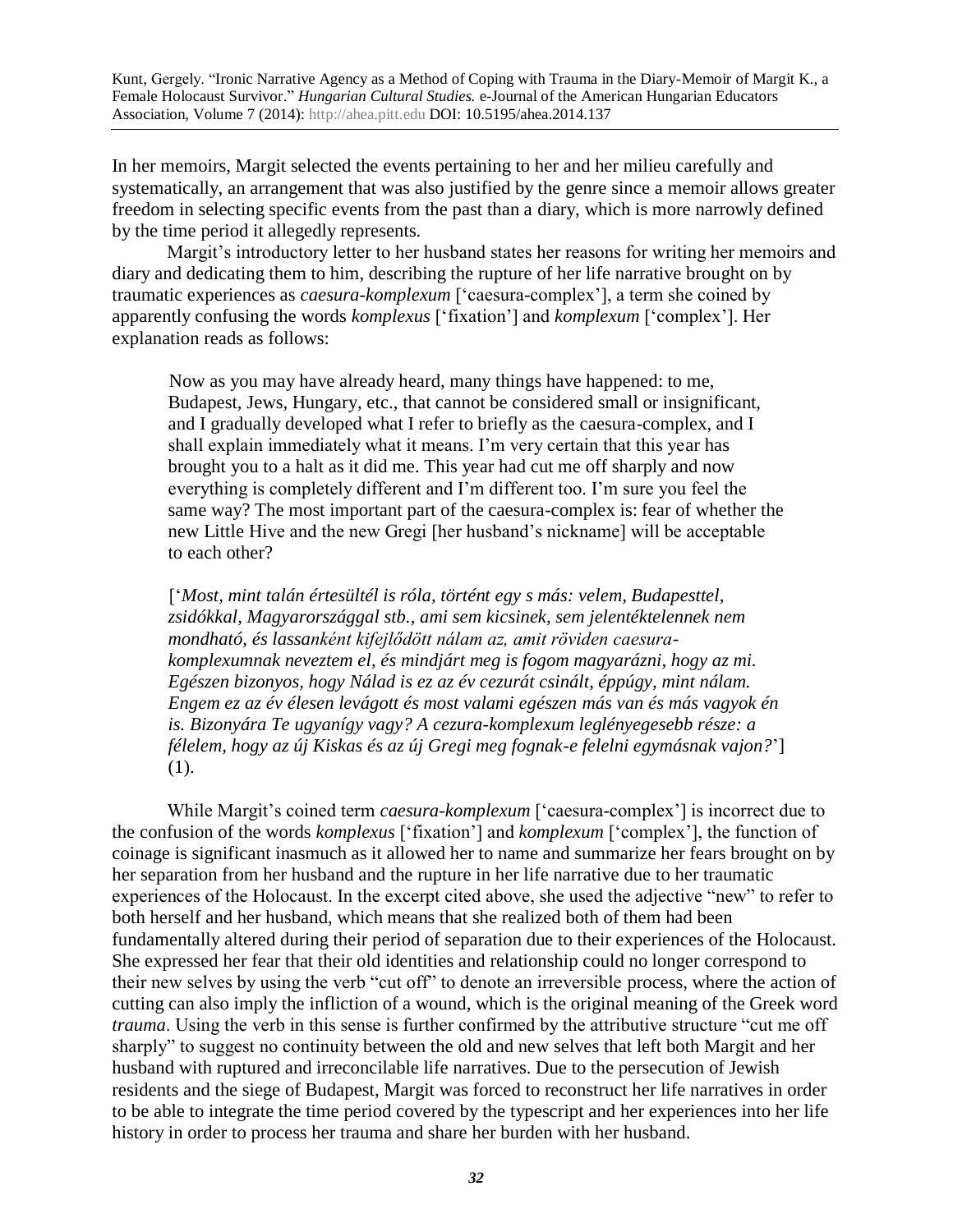Although Margit's introductory letter to her husband makes it clear that the Holocaust was a traumatic experience for her, she attempted to process her trauma by constructing a euphemistic, mitigating narrative, a striking example of which is her ironic enumeration of eleven negative experience that she claims did *not* happen to her between April 1944 and February 1945. Such narrative devices inform us that, right from the beginning, Margit attempted to recount her experiences of an untellable period by constructing humorous stories and using ironic language, thereby shifting the focus from the original, painful, and cruel experiences:

Peepkin, listen well: not only have I survived this whole abomination, but: I had never been dragged away by anyone anywhere, nobody had ever beaten me, I was never put in a labor camp, internment camp or ghetto, never seen a member of the Arrow-Cross up close, none of my nearest relations have been hurt, I had not known starvation in the strictest sense of the word, had not been screwed by Russian soldiers, I wasn't sick and never even caught a measly cold this whole time, I don't even have a single scratch from shrapnel to show for it (3).

[*Pipusom, jól figyelj ide: nemcsak hogy élve úsztam meg ezt az egész disznóságot, hanem: soha senki sehova el nem hurcolt, soha senki meg nem vert, nem voltam munkatáborban, nem voltam internálótáborban, nem voltam gettóban, nyilast közelről nem láttam, egyetlen közelimnek sem esett baja, szó szoros értelmében vett koplalást nem ismertem eddig még, orosz katona nem izélt meg, nemhogy beteg, de még csak náthás sem voltam egész idő alatt, még csak egy repeszdarab okozta karcolást sem tudok felmutatni*].

In writing her memoirs and diary, Margit acknowledged not only the rupture in her life narrative and identity brought on by her traumatic experiences of the Holocaust, but also the idea that the period of the German occupation she was supposed to write about was fragmented and untellable without deliberate and selective restructuration. Her preoccupation with the idea that she would be unable to share her experiences with her husband is evident not only in the coinage of the term *caesura-komplexum* discussed above but also in her introductory letter in which she writes: "you might ask one day: what happened, how were things, tell me about this year. And then I would just stand here unable to tell you" [*...egyszer csak megkérdezed: mi volt, hogyan volt, meséljem el ezt az esztendőt. És akkor itt állok és nem tudok mesélni*] (1). It is obvious that, at the time of writing her introduction, Margit considered her memories of persecution as something that cannot be articulated: "How could I possibly tell you and what do I even tell you…" [*Mert hogyan meséljem el, mit meséljek…*] (1).

Although Margit admits in her introductory letter that her experiences of the Holocaust are difficult to narrate and even refers to her memories in another section as a vast jungle or a seven-volume adventure novel that cannot be told even when broken down into smaller segments, she does provide a structure for her memoirs in order to facilitate her narration of the personal, untellable history of the Holocaust. She divided the traumatic period between April 9, 1944 and February 23, 1945 into eight segments or chapters of different lengths. They are as follows: *Az Egymás Után Zuhogó Pofonok Korszaka* ['The Period of One Blow After Another']; *A "Csillagos Ház"-ban (Miksa utca)* ['In the "Starry House" (Miksa Street)' in which what she refers to as 'starry houses' were designated apartments marked with the Star of David in Budapest where Jewish residents were forced to move from their homes]; *Október 15. és vidéke*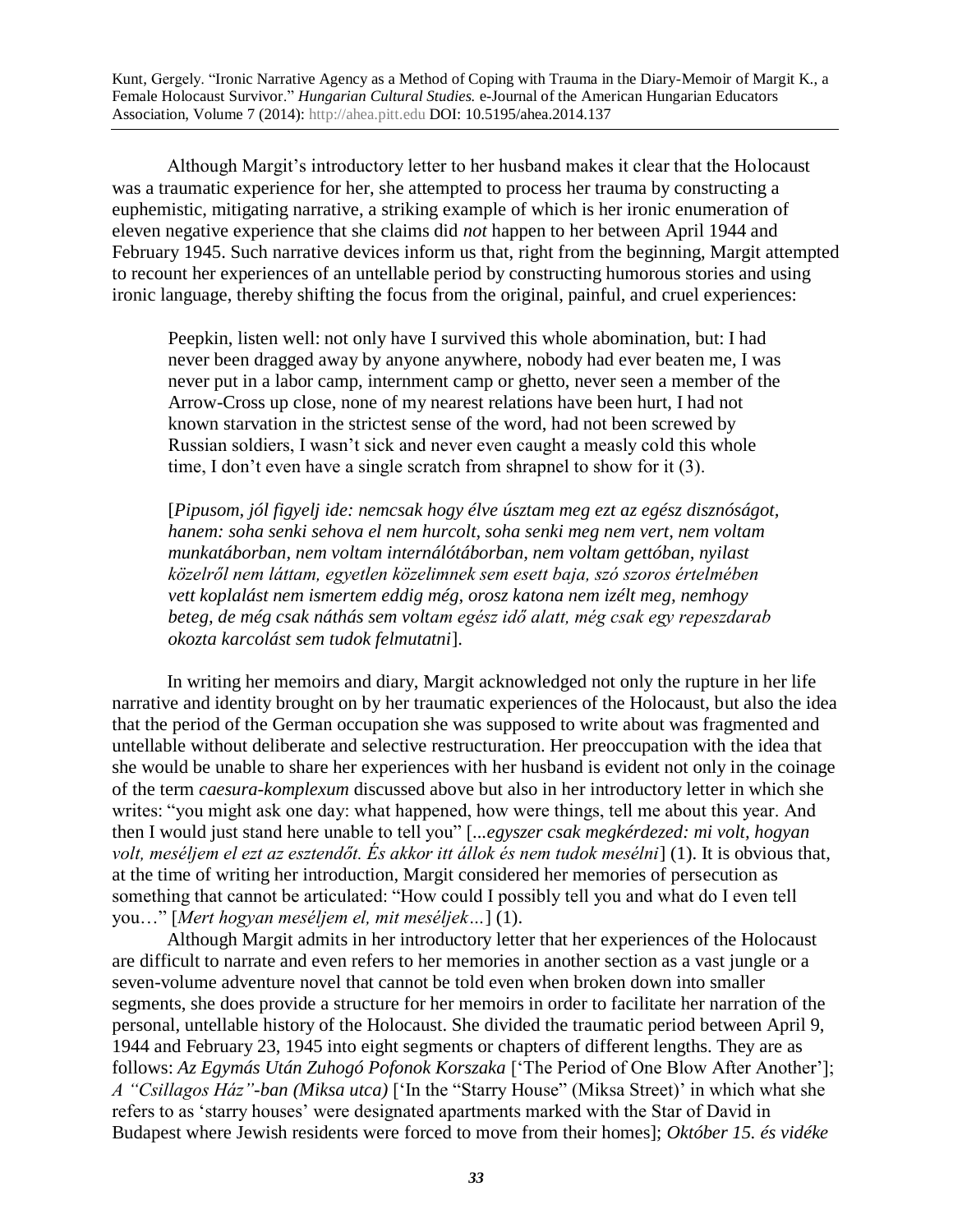['October 15 and Its Country', October 15 being the date of the Arrow-Cross's rise to power]; *Bujdokolok* ['I'm Hiding']; *Nemzetközi Vöröskereszt és a Kiskas* ['The International Red Cross and the Little Hive']; *Ostrom* ['Siege']; *Buda halála* ['The Death of Buda'], and finally, *Pest* ['Pest'] where she recounts the end of the siege on Buda, her own liberation, and her crossing over from Buda to Pest to find her parents. The first six chapters contain her memoirs while the last two chapters contain her diary entries.

## **The Memoirs**

Margit's memoirs are first and foremost characterized by the use of ironic word compositions to reduce the tragic and solemn nature of her post-trauma narrative of the Holocaust. For instance, she referred to the lunches prepared specifically for Jewish employees at her workplace as a *starry meal* ['csillagos ebéd'], to the Jewish curfew as *starry free time* ['csillagos szabadidő'], and called the phenomenon of Jewish residents being forced to wear the Star of David *starfestation* ['elcsillagosodás'], even though the Hungarian word *csillag* ['star'] primarily stands for celestial bodies rather than the Star of David. This ironic double wordplay can also be understood in the case of the invented word *elcsillagosodás* ['starfestation'] to mean the approaching darkness that began in April 1944. Similarly, Margit refers to the introduction of regulations on wearing the yellow star as the *premier of the stars* ['csillag premier'], to the clothes she wore during the siege as a *siege gown* ['ostromdressz'] and to the siege of Budapest as the *Great Dance* ['Nagy Tánc'] or the *Great Hoopla* ['Nagy Hecc'], the latter two terms likely inspired by the fact that World War I had often been referred to as *Nagy Háború* ['the Great War'] in Hungary. These ironic word compositions allowed Margit to euphemize and mitigate the events of the traumatic period and facilitated the narration of her memories.

In addition to creating the word compositions discussed above, Margit also discusses horrible events and the trials of the Holocaust with scathing irony and liberal use of euphemistic, mitigating language to describe the period of the German occupation of Hungary as a series of trifling and ridiculous events. Omissions and the denial of negative experiences are especially telling of the depth of Margit's trauma, which she attempted to mask by ironic language use and sarcasm. Had she reported the pain of victims with compassion and empathy, not only would she have contradicted her intentions of writing a mitigating narrative of the past, she would have been forced to acknowledge her losses and the repetition of those losses in writing, enforcing the traumatic meaning of her experiences instead of allowing them to be reintegrated into her life narrative. Therefore, in order to process her trauma, she emphasized in her memoirs that her narrative was not a sufferer's narrative and the described period of her life was not perceived as persecution. Denying the painful horrors of the events she witnessed became part of Margit's unique defense mechanism that allowed her to narrate the events unfolding in Budapest at a safe distance. For instance, during the Budapest terror of the Hungarian Arrow-Cross, many Jewish residents were shot into the Danube, an event Margit described as follows:

[M]any innocent people have fallen victim, but my impression of the entire Arrow-Cross coup was that it wasn't serious. It felt like when children play Cowboys and Indians. I think this was one of the reasons I couldn't be afraid of it. I am certain that the Germans themselves were in stitches at the Arrow-Cross because they had done the whole thing so immensely idiotically: they were scaring the Jews with a great hoop-la and lots of rattling but in effect they didn't do anything (60).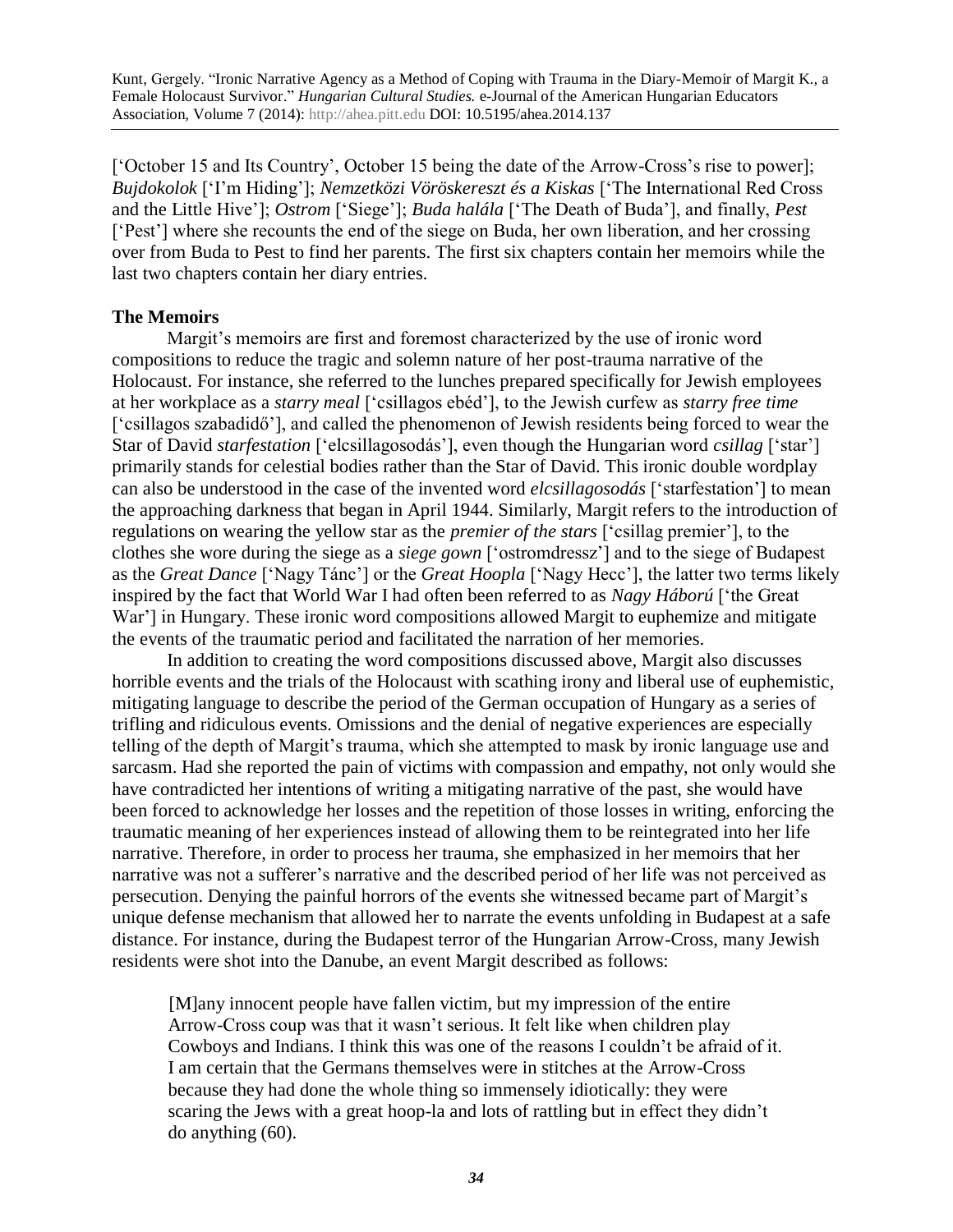[*…sok ártatlan ember esett áldozatul, az egész nyilaspuccsról az volt a benyomásom, hogy nem komoly. Olyan volt, mint amikor gyerekek indiánosdit játszanak. Azt hiszem, ez is egyik oka volt, hogy nem tudtam félni tőle. Biztosra veszem, hogy a németek is halálra röhögték magukat nyilasékon, oly végtelen hülyén csinálták az egészet: hagy hűhóval, sok puskapuffogtatással ijesztgették a zsidókat és tulajdonképpen semmit nem csináltak*].

Many Jewish residents had fallen victim to the German occupation of Hungary in the period covered by Margit's memoirs, but in her narrative, she attempted to describe the deaths she heard of or witnessed as seemingly insignificant, even in the case of family members, such as Margit's aunt who had committed suicide when she was forced to leave her villa in Rózsadomb ['Rose Hill'], one of the wealthiest districts of Buda. In her words, "The fate of my poor aunt Böske is a special thing: we have known that she would meet a tragic end sooner or later" [*Szegény Böske néném esete speciális dolog: róla tudjuk, hogy elébb-utóbb úgyis tragikusan végezte volna*] (15). Presenting her aunt's tragic death as predictable makes it seem as though Margit and her family had expected aunt Böske to take her own life regardless of any tragedies unfolding around them. Nevertheless, the second half of Margit's narrative contradicts this idea once the cause of the aunt's death is presented in greater detail and we are informed that the aunt committed suicide in her own home before she would have been forced to leave it. Margit then recounts the funeral of her aunt Böske and ironically focuses on her positive impressions as though her aunt had been more sympathetic to her in death, which is another example of ironic narration intended to mitigate her own losses. She attempts to present the day when her aunt was laid to eternal rest at the Farkasrét Cemetery as an ideal day, although it is clear that the author is displeased by her own attempts to narrate the events in this particular manner:

[I]n the Farkasrét Cemetery, the weather is just beautiful, it's nice and quiet out here, no announcements, no posters, no German soldiers, and I'm sorry my dear Pipus, but I have to emphasize that the birds are singing beautifully because all of this adds to the horribleness of the entire thing. The cemetery is like a factory: they are churning out funerals left and right (16).

[*a Farkasréti temetőben, gyönyörű szép az idő, szép csendes odakinn, semmi plakát, semmi falragasz, semmi német katona, és ne haragudj édes Pipusom, de ki kell emelnem, hogy a madarak gyönyörűen énekelnek, mert mindez hozzátartozik az egésznek a szörnyű voltához. A temetőben nagyüzem van: futószalagon temetnek*].

Treating the death of Jewish victims in her memoirs as insignificant suggests that Margit attempted to present herself as someone unaffected by the horrors of the German occupation of Hungary, an active agent rather than a passive victim or sufferer of her circumstances as shown by her frequent references to the lucky streak inherited from her ancestors that she referred to as *Spielbergerism* ['spielbergerizmus']. To create a positive self-image, Margit endowed herself with all the traits of a capable protagonist, including her instincts that she claimed she inherited from her ancestors to whom she refers twice in her memoirs as "Spielbergers" (one of the mountains of Brno is called Spielberg). It is worth noting here that although there are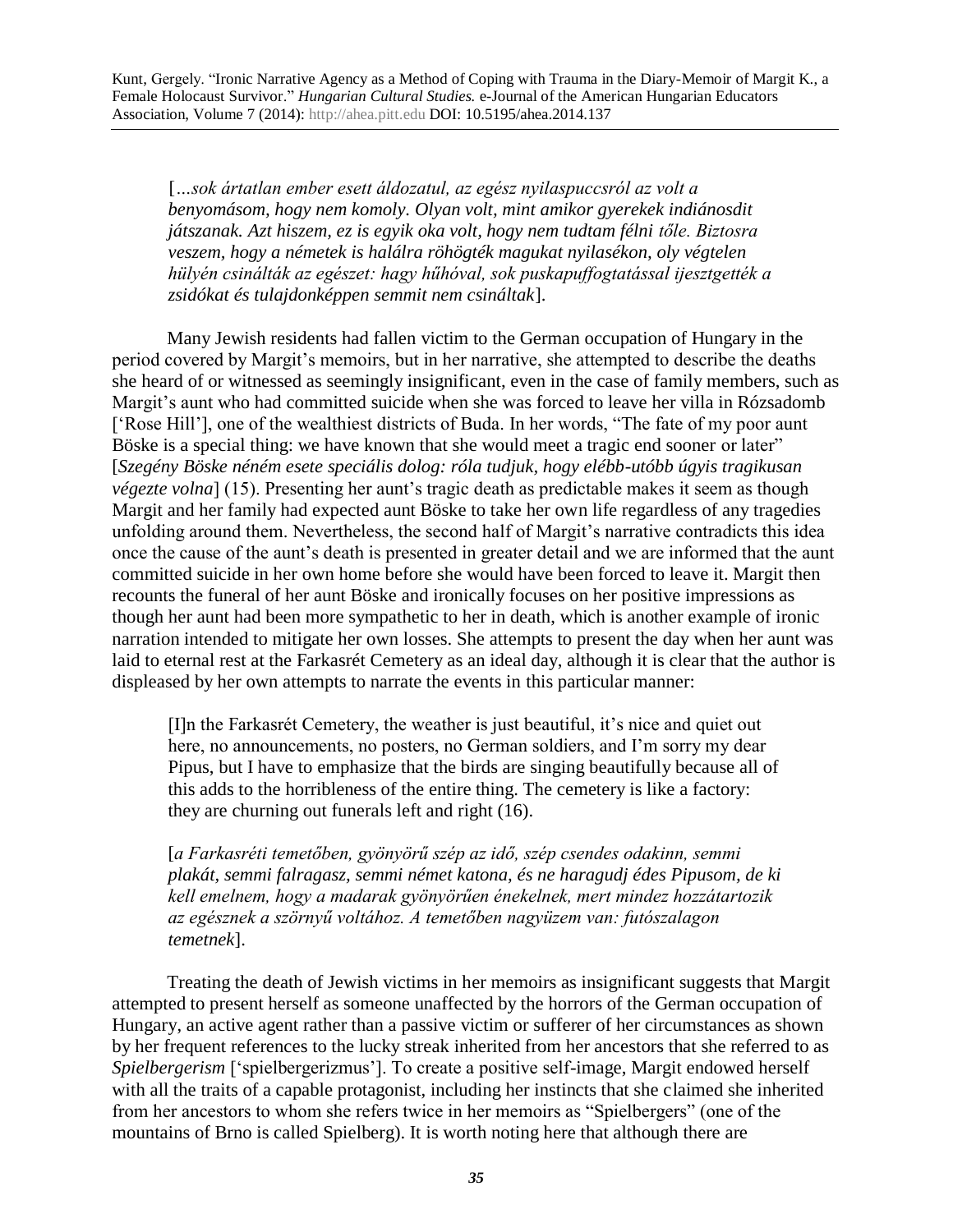considerable differences between the memoirs and the diary in terms of their narrative methods and themes, the ancestors and frequent mentions of them can be found in both parts. *Spielbergerism* in Margit's use seems to mean "lucky deuce," but there are apparent contradictions between various instances of her use of the term. For instance, Margit mentions in her introduction that upon leaving for labor service in April 1944, her husband told her to "Do your best to stay alive, alright?" [*Igyekezz életben maradni, jó?*] (2), to which she added, "Well I certainly did my best by suspending all Spielbergisms" [*Hát én igyekeztem is, minden spielbergerizmust felfüggesztve*] (2). Such use suggests that Margit's inherited instincts were detrimental to her survival, but a few lines later she recounts all the traits that aided her survival and mentions her ancestral instincts in fourth place: "the traditional Spielberger-deuce that always takes a sudden lucky turn whenever there is something vital going on" [*a hagyományos Spielberger-pechnek, amely mindig szerencsére fordul át hirtelen, mihelyt életbevágó dolgokról van szó*] (3). Similarly, in the diary part of the typescript where she describes the Arrow-Cross reign of terror, the characteristics and ways of thinking attributed to Margit's ancestors were momentarily suspended and forgotten, but this too had aided her survival. "Through the entire hoopla*,* it felt as though Spielbergism had peeled off me, I never thought of how things might turn out" [*Az egész hecc tartama alatt a spielbergerizmus mintha lehámlott volna rólam, nem is gondolkoztam rajta, hogy mi lesz*] (149).

In order to keep the positive tone of her memoirs, Margit used humor, mitigating language and ironic rhetoric to construct episodes relating to certain discriminatory measures against yellow star-bearing Jewish residents where the outcome of such measures was shown as working in her favor rather than as degrading, humiliating aspects of her life, such as the separately-prepared lunches for Jewish employees that she referred to as the *starry meal* ['csillagos ebéd']. They were served these special means at the Hungarian General Loan Bank as well, and Margit notes at one point that it was "delicious sour-cream potato stew while the Aryan colleagues got potato paprikash" [*finom tejfeles burgonya volt, ugyanakkor, amikor 'árja' kollégák paprikás krumplit kaptak*] (8). The potato paprikash was actually horribly spicy and Margit capitalized on this instance to present the discriminatory measure as though it had achieved the reverse effect and concludes her ironic interpretation of these different lunches by saying, "There have been very comical situations in which I often offered to lend my star to a colleague, reassuring them that I would gladly switch when I saw how longingly they stared at the Jewish meal" [*Komikus helyzetek adódtak, sokszor ajánlottam fel egyik-másik kollégának kölcsön a csillagomat, biztosítva őt, hogy szívesen teszem, amikor láttam, milyen sóvárogva nézi a zsidóebédet*] (9).

From the perspective of the present analysis, the actual Jewish menu Margit was served is irrelevant or at least far less significant than the way Margit chose to write about it. According to the timeline of her memoirs, Margit had "starry meals" for three months between April and June, but she only mentions two examples from this period, both of them as if they were positive, which results in a narrative that mitigates and downplays the severity of these discriminatory measures and the humiliation of segregation at the work place. Her omissions and ways of presenting the two positive examples allows her to conclude that the "starry meal" was better not just in her personal opinion, but also that it was confirmed by her non-Jewish colleagues.

One of the narrative strategies of Margit that allowed her to present herself in her memoirs as an active, positive protagonist was structuring episodes of her life narrative in ways that converted negative experiences into positive triumphs over systemic oppression, such as standing up for herself when she was harassed on the street in Budapest. To mitigate the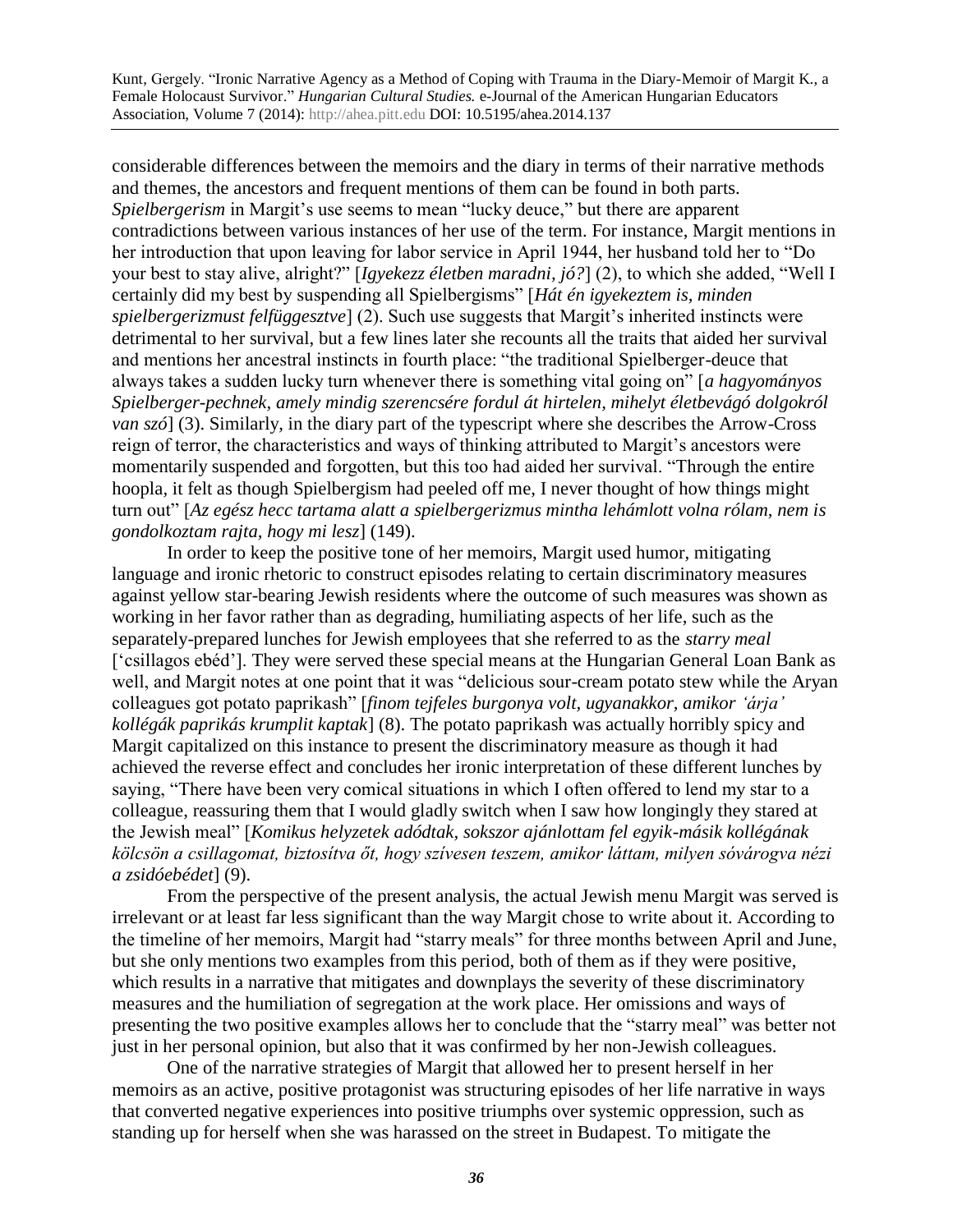humiliation of persecution, she recounts an episode where she was walking down the street when a drunken man mockingly told her:

"The lady has a lovely streamlined star!" To which I smile sweetly and grab the corner of the star and reach it towards him saying, "Do you want it? I can give it to you if you fancy it so much!" The man falls completely out of role, awkwardly mutters something like he doesn't need it because he's thankfully not a Jew and quickly hurries off (44-45).

[*"Szép áramvonalas csillagja van a kisasszonynak!" Én kedvesen mosolyogva megfogom a csillag csücskét és nyújtom feléje:* "*Akarja? Magának adom, ha annyira tetszik!" Az ember teljesen kipottyan a szerepéből, valami olyasmit motyog zavartan, hogy neki nem kell, mert ő hál' Istennek nem zsidó és gyorsan odébbáll*].

Margit's description shows her pride in her witty retort and resourcefulness that allowed her to emerge from the conflict as the victor, thereby reinforcing a positive self-image and presenting herself to her reader(s) as an active agent rather than a passive sufferer.

Despite the narrative methods and rhetorical strategies discussed above, which all served to produce a euphemistic and ironic narrative, Margit's memoirs do betray the deeply traumatic nature of her past by the conspicuous absence of negative episodes and any mention of Margit's own humiliation and suffering, which by no means indicates that there had been no such instances but rather that her narrative serves as a unique defense mechanism. Margit purposefully created a narrative devoid of horror in order to construct a new past of carefully selected anecdotes that shifted the focus away from the pain and suffering of the period comprised in her memoirs, which also facilitated her remembrance of painful events. According to Sándor Bazsányi, one of the most important rhetorical methods of approaching trauma with euphemism in narrative and language use is through irony, which resulted in striking similarities between Margit's narration of her persecution and Imre Kertész's novel *Sorstalanság* ['Fatelessness'] (Bazsányi 2007, 189-199). In other words, Margit recounted her persecution and the siege of Budapest as her own success story rather than a narrative of suffering, and such an interpretation is justified inasmuch as Margit and her parents managed to survive the Holocaust.

## **Margit K.'s Diary**

In Margit's typescript, her memoirs are followed by a section that contains her actual diary kept from February 11, 1945; that is, from the end of the siege of Budapest until mid-April 1945, and since the original manuscript has not been found, we can only presume that she had edited it thoroughly before she included her diary after the memoirs to which it stands in sharp contrast in terms of narrative methods and language use. Margit began keeping a diary shortly after the Soviet troops had occupied the entire capital of Budapest at the cost of incredible damage and civilian casualties, and made a clear distinction between her memoirs and her diary as shown by the following remark: "This is where the posthumous diary ends and I give the floor over to the real one" [*Itt véget ér a posthumus napló és átadom a szót az igazinak*] (195). The euphemizing narrative methods used in the memoirs disappear entirely in the diary and the themes discussed in the diary are also different, which shows the advantages of constructing a desired past within the genre of the memoirs in contrast to the more strictly defined genre of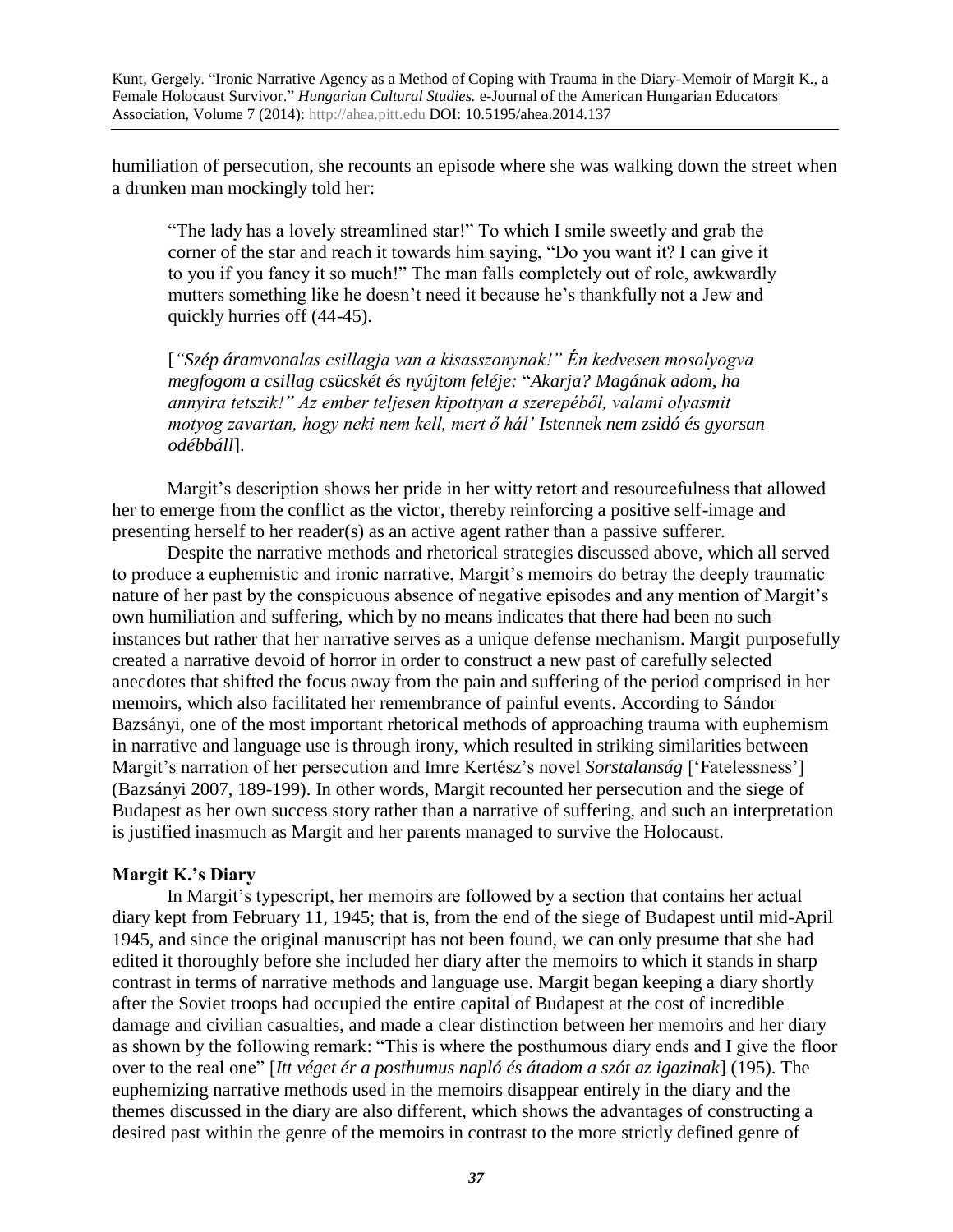diary-writing. There are enormous differences between the two parts, which clearly shows that when we consider daily events, the siege of Budapest and the period of persecution were not as bearable for Margit as her memoirs' descriptions suggest. In my analysis of the memoirs, I have mentioned ironic word play as one of Margit's narrative strategies of mitigation, but when we compare the memoirs to her diary, it becomes clear that these ironic word compositions were all constructed after the fact. While in the manuscript volume the memoirs precede the diary entries, none of Margit's word compositions appear in the diary except "siege gown" [*ostromdressz*], which shows that in processing the traumatic period in her life, mitigating painful episodes and using irony were only possible in retrospect. In reality, the period of danger during World War II may have been even worse than the period recorded in the diary since the diary begins after the arrival of the Soviet troops, which to Margit signaled the end of World War II and her consequent liberation from persecution.

While Margit's primary narrative strategy in her memoirs was to omit negative events, construct episodes with positive outcomes and write of her persecution and the siege of Budapest as a series of trifling and ridiculous events rather than a narrative of suffering, the diary describes death in greater detail since the specificities of the genre forced the author to concentrate on the events of a single day. The resulting difference practically divides the typescript into two parts where the diary entries are far more realistic and horrifying than the memoirs in which Margit was mostly hiding in Buda while working at a children's home operated by the International Red Cross. After siege of Budapest ended, Margit's diary begins and it recounts her attempt to cross over from Buda to Pest to visit her parents, which was made difficult due to the fact that the bridges connecting the two parts had been blown up by the Arrow-Cross. The spectacle of dead bodies was a pervasive experience in the days after the bloody and prolonged siege of Budapest and Margit's diary discusses them in great detail almost every day in the course of her crossing from Buda to Pest.

I sneak a peek at all their faces even though I'd like to turn away and I feel embarrassment and confusion, as though I were committing something indecent and sneaking peeks at something forbidden. I look at their hands, too: all grayish yellow and very dirty. One of their heads is completely shattered, a bloody pulp, the only white to be seen is the glint of his teeth crushed into crumbs. Their expressions are mostly the same, not calm but not suffering, not distorted. Only one of them looks angry, his brows are furrowed and he's snarling angrily. The hand on another one has stiffened into a strange twisted gesture, reminds me of primitive icons (200-201).

[*Lopva megnézem mindegyiknek az arcát, pedig szeretnék elfordulni és közben valami kínos zavart érzek, mintha valami szeméremsértő dolgot követnék el és olyasmit lesnék meg, amit nem szabad. Nézem a kezüket is: mindegyik szürkéssárga és nagyon mocskos. Az egyiknek a feje teljesen szét van zúzva, véres pépcsomó, csak a prézlivé zúzott fogai fehérlenek elő. Az arckifejezésük nagyjából egyforma, nem nyugodt, de nem is szenvedő, nem eltorzult. Csak az egyiknek dühös az arca, szemöldöke összehúzva és haragosan vicsorít. Egy másiknak a keze valami fura kicsavart mozdulatban merevedett meg, primitív szentképeken láttam ilyen kézmozdulatot*].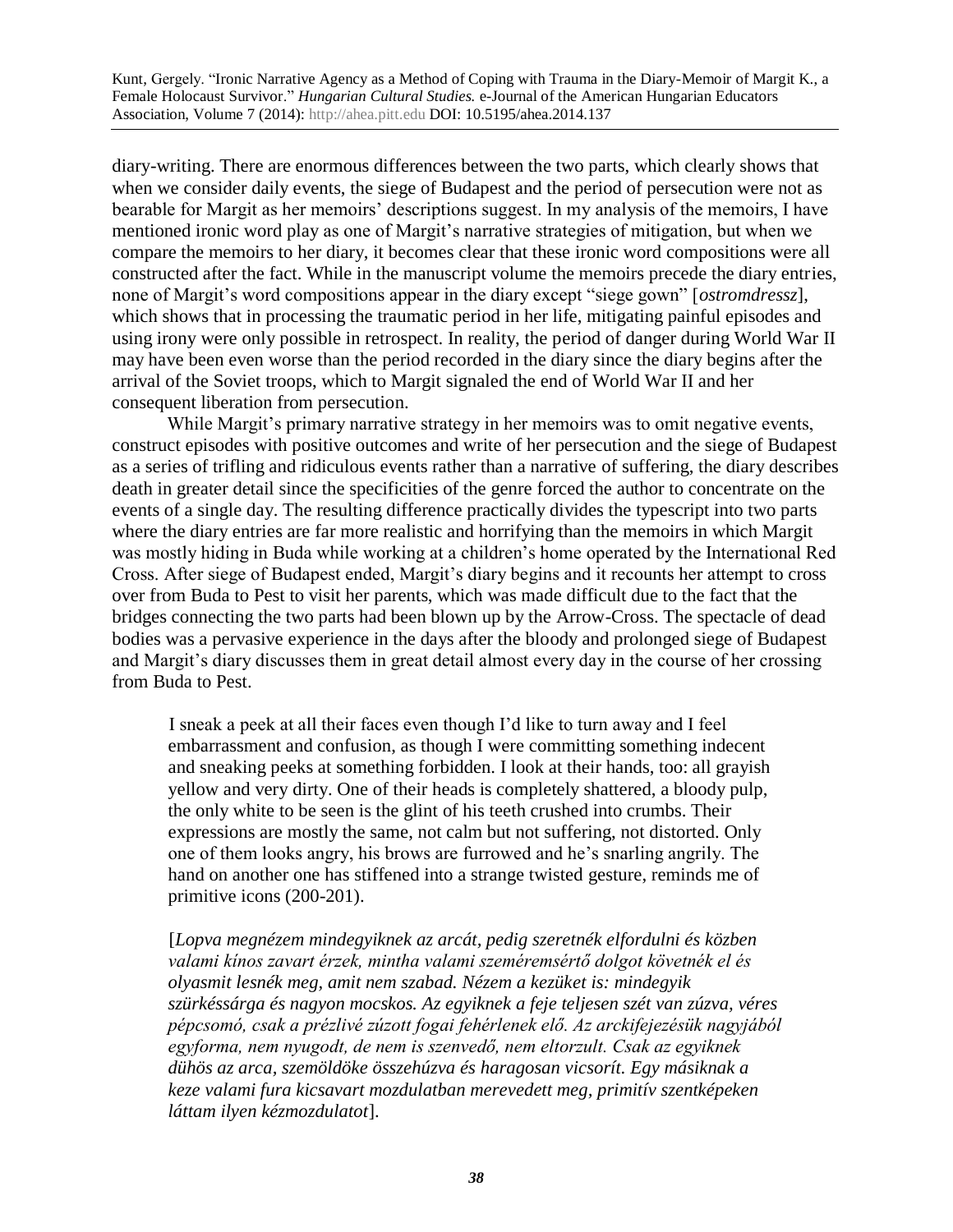The scene described above must have deeply shocked Margit, as evidenced by the fact that her daily diary entries are rife with deeply ingrained and disturbing imagery.

Although Margit's memoirs and diary are vastly different in terms of themes and narrative strategies employed, her attempts at presenting a positive self-image and searching for self-definition remains consistent throughout her typescript, in which she described herself in any situation as someone who was always safe from harm. Whether her positive self-image stemmed from the mere desire to be self-confident and self-assured or was truly an accurate portrayal of her at the time is unfortunately unknowable. At any rate, Margit made a point to distinguish herself from her fellow Jewish women in hiding, who had been affected by the anti-Jewish laws and were subsequently deeply shaken by the not unjustified fear that the Soviet troops occupying Hungary might rape them. As she writes, "The women are especially grieved by the idea that our Russians not only disrespect the Red Cross but also that someone is a Jew and—according to them—has suffered a lot" [*A nők rendkívül el vannak keseredve afelett, hogy oroszaink nemcsak a Vöröskeresztet nem respektálják, hanem azt sem, hogy valaki zsidó és szerintük—sokat szenvedett*] (207-208). In this excerpt, Margit clearly presents herself as someone who did not suffer the same apprehensions and did not share the views of the group as shown by the fact that she refused to identify with the narrative of suffering among members of her community. We may also regard this particular instance as a case of denial where Margit's trauma may have been so deep and distressing that it was easier for her to deny its existence.

## **Conclusion**

Hungarian Jewish citizen Margit began writing the narrative of her traumatic experiences of the Holocaust in March 1945 following the siege of Budapest and constructed a text comprised of an introductory letter, a lengthy memoir, and a shorter diary segment. By recounting her personal experiences of the period, Margit attempted to recreate her narrative identity fragmented by trauma and imbued her text with a meaning that allowed it to be integrated into her life history and altered self-definition. In the memoirs, she recounts the traumatic past by euphemistic, mitigating, and ironic narration of carefully selected episodes with positive outcomes that presumably serve to reinforce a positive self-image, but it is in this very denial of the horrors she had witnessed that the depth of Margit's trauma becomes apparent, since she attempts to write as little as possible of the pain and tragedy of her own persecution. However, the diary following these memoirs is strikingly different due to her detailed daily entries of the everyday horrors following the siege. Margit's narrative strategies in the memoirs clearly show that the horrors of the Holocaust could only be subdued in retrospect by constructing positive stories, thereby mitigating the author's painful memories.

## **Works Cited**

Bazsányi, Sándor. 2007. "Quintilianus, Szókratész, Auschwitz. Kertész Imre Sorstalanságának iróniájáról" [Quintilian, Socrates, Auschwitz: The Irony of Imre Kertész's novel Fatelessness]. *Jelenkor* 50 (Feb. 2007): 189-199.

László, János. 2008. *The Science of Stories: An Introduction to Narrative Psychology*. London and New York: Routledge.

Lejeune, Philippe. 1989. "The Autobiographical Pact" In *On Autobiography*. Ed., Paul John Eakin. Minneapolis: University of Minnesota Press: 3-30